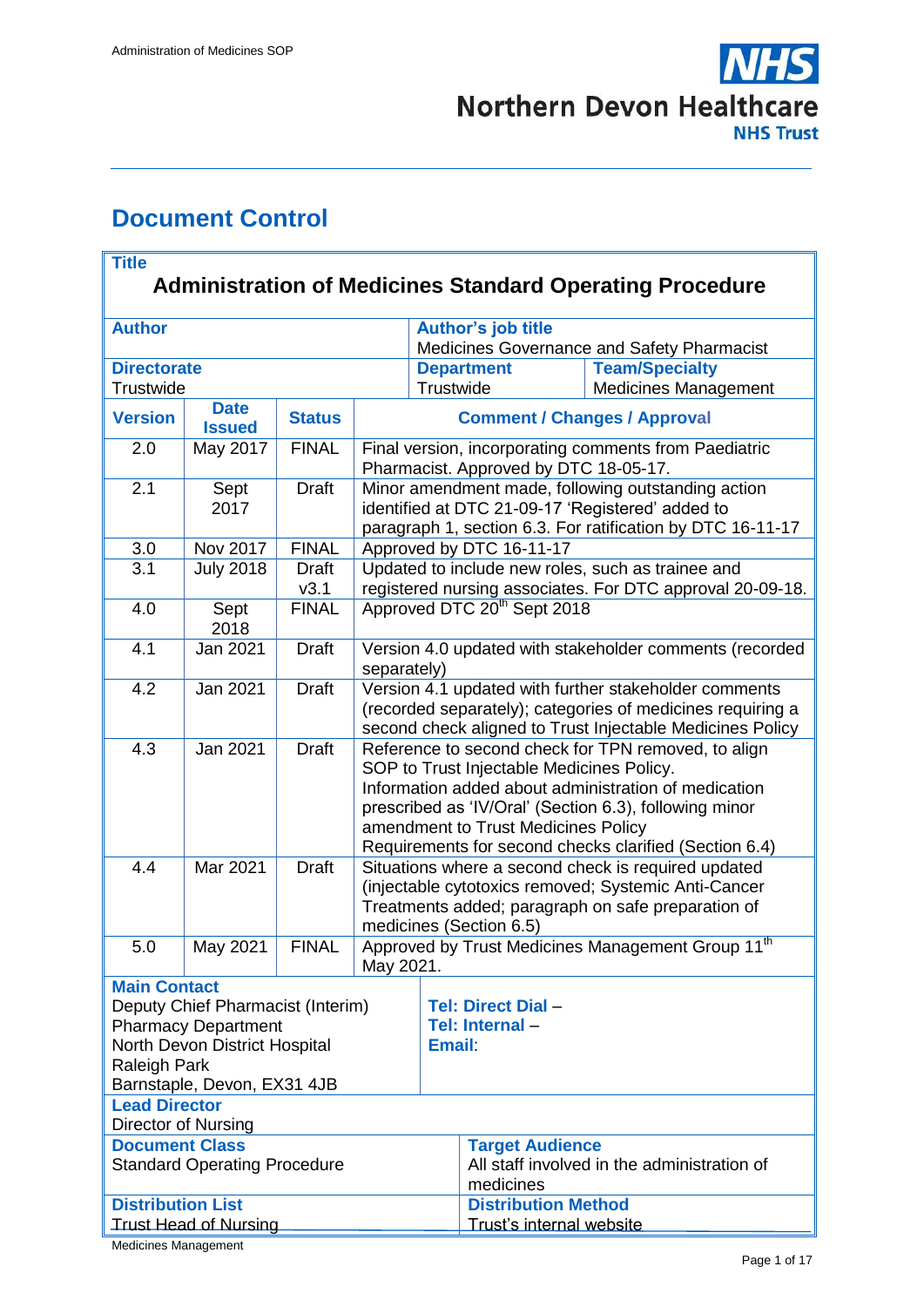| Senior Pharmacy Team                                                          |                    |                                                 |  |  |  |  |  |
|-------------------------------------------------------------------------------|--------------------|-------------------------------------------------|--|--|--|--|--|
| Ward / Service Managers                                                       |                    |                                                 |  |  |  |  |  |
| <b>Superseded Documents</b>                                                   |                    |                                                 |  |  |  |  |  |
| Administration of Medicines SOP v4.0 Sept                                     |                    |                                                 |  |  |  |  |  |
| 2018                                                                          |                    |                                                 |  |  |  |  |  |
| <b>Issue Date</b>                                                             | <b>Review Date</b> | <b>Review Cycle</b>                             |  |  |  |  |  |
| May 2021                                                                      | Apr 2024           | Three years                                     |  |  |  |  |  |
| <b>Consulted with the following</b>                                           |                    | <b>Contact responsible for implementation</b>   |  |  |  |  |  |
| stakeholders: (list all)                                                      |                    | and monitoring compliance:                      |  |  |  |  |  |
| <b>Trust Head of Nursing</b><br>$\bullet$                                     |                    | Director of Nursing                             |  |  |  |  |  |
| <b>Medicines Management Group</b><br>$\bullet$                                |                    | <b>Chief Pharmacist</b>                         |  |  |  |  |  |
| Senior Pharmacy Management Team<br>$\bullet$                                  |                    | <b>Education/ training will be provided by:</b> |  |  |  |  |  |
| (including Trust Chief Pharmacist and                                         |                    | Workforce Development (supported by the         |  |  |  |  |  |
| <b>Clinical Pharmacy Manager)</b>                                             |                    | Pharmacy / Medicines Management Team)           |  |  |  |  |  |
| Senior staff nurse, Caroline Thorpe                                           |                    |                                                 |  |  |  |  |  |
| Ward (Paediatric services)<br><b>Paediatric Pharmacist</b>                    |                    |                                                 |  |  |  |  |  |
| Clinical nurse leads - Accident and                                           |                    |                                                 |  |  |  |  |  |
| <b>Emergency / Minor Injury Unit Services</b>                                 |                    |                                                 |  |  |  |  |  |
| Senior Nurse Forum / Ward Managers                                            |                    |                                                 |  |  |  |  |  |
| <b>Trust Resuscitation Service Manager</b>                                    |                    |                                                 |  |  |  |  |  |
| Theatre staff<br>$\bullet$                                                    |                    |                                                 |  |  |  |  |  |
| <b>Head of Therapies</b><br>$\bullet$                                         |                    |                                                 |  |  |  |  |  |
| Divisional Lead Nurses (Medicine,                                             |                    |                                                 |  |  |  |  |  |
| Surgery, Clinical Support and Specialist                                      |                    |                                                 |  |  |  |  |  |
| Services, including sexual health)                                            |                    |                                                 |  |  |  |  |  |
| <b>Approval and Review Process</b>                                            |                    |                                                 |  |  |  |  |  |
| $\bullet$                                                                     |                    |                                                 |  |  |  |  |  |
| <b>Trust Medicines Management Group</b><br><b>Local Archive Reference</b>     |                    |                                                 |  |  |  |  |  |
| G:\ PHARMACY\Policies & Procedures\ SOP - Medicines Administration            |                    |                                                 |  |  |  |  |  |
| <b>Local Path</b>                                                             |                    |                                                 |  |  |  |  |  |
| PHARMACY\Policies & Procedures\ SOP - Medicines Administration                |                    |                                                 |  |  |  |  |  |
| <b>Filename</b>                                                               |                    |                                                 |  |  |  |  |  |
| FINAL Administration of Medicines SOP v5.0 - May 2021 - APPROVED MMG 11-05-21 |                    |                                                 |  |  |  |  |  |
| <b>Policy categories for Trust's internal</b>                                 |                    | <b>Tags for Trust's internal website (Bob)</b>  |  |  |  |  |  |
| website (Bob)                                                                 |                    | Pharmacy                                        |  |  |  |  |  |
| Pharmacy                                                                      |                    | <b>Medicines Management</b>                     |  |  |  |  |  |
|                                                                               |                    | Administration                                  |  |  |  |  |  |
|                                                                               |                    | <b>Medicines</b>                                |  |  |  |  |  |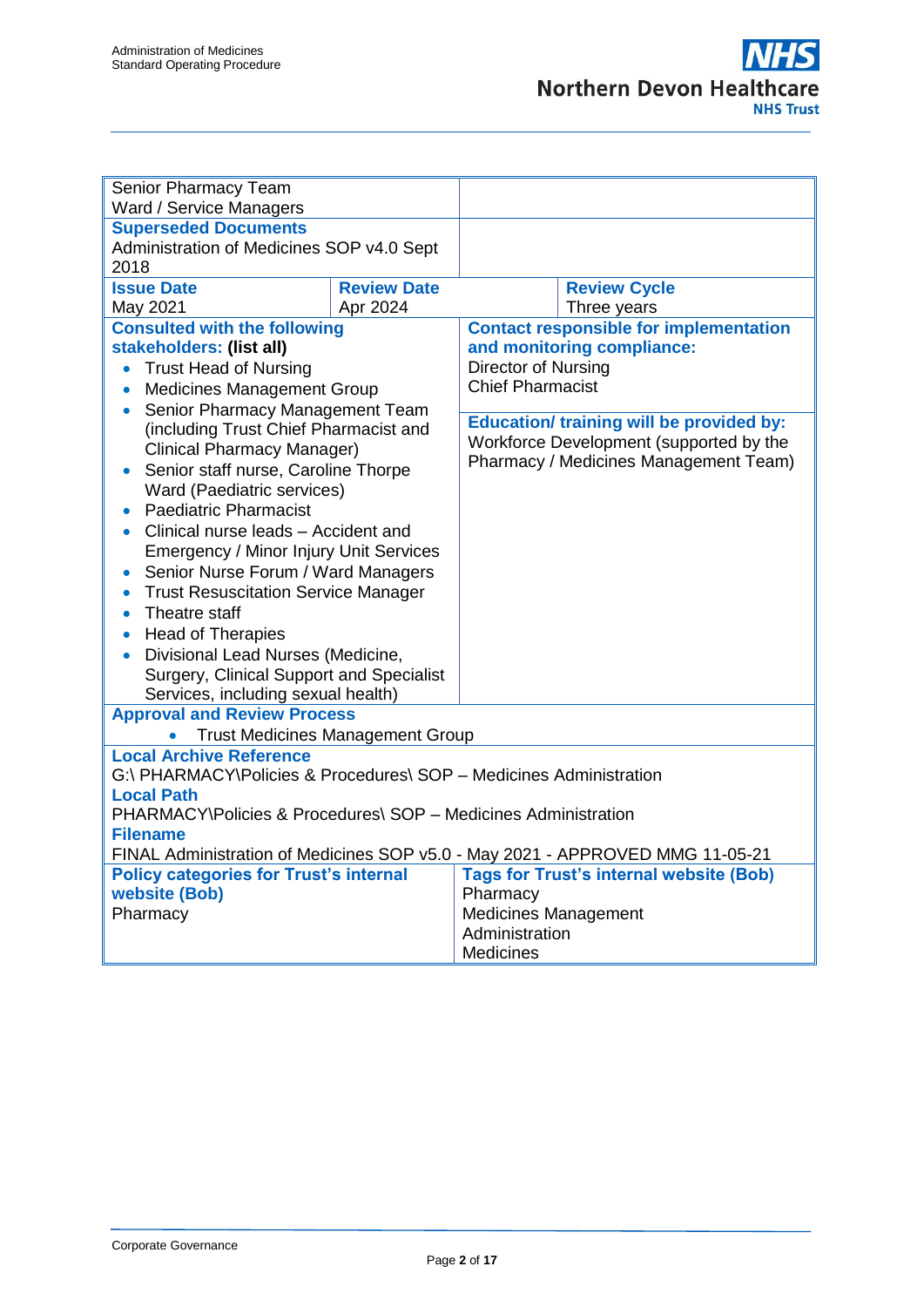### **CONTENTS**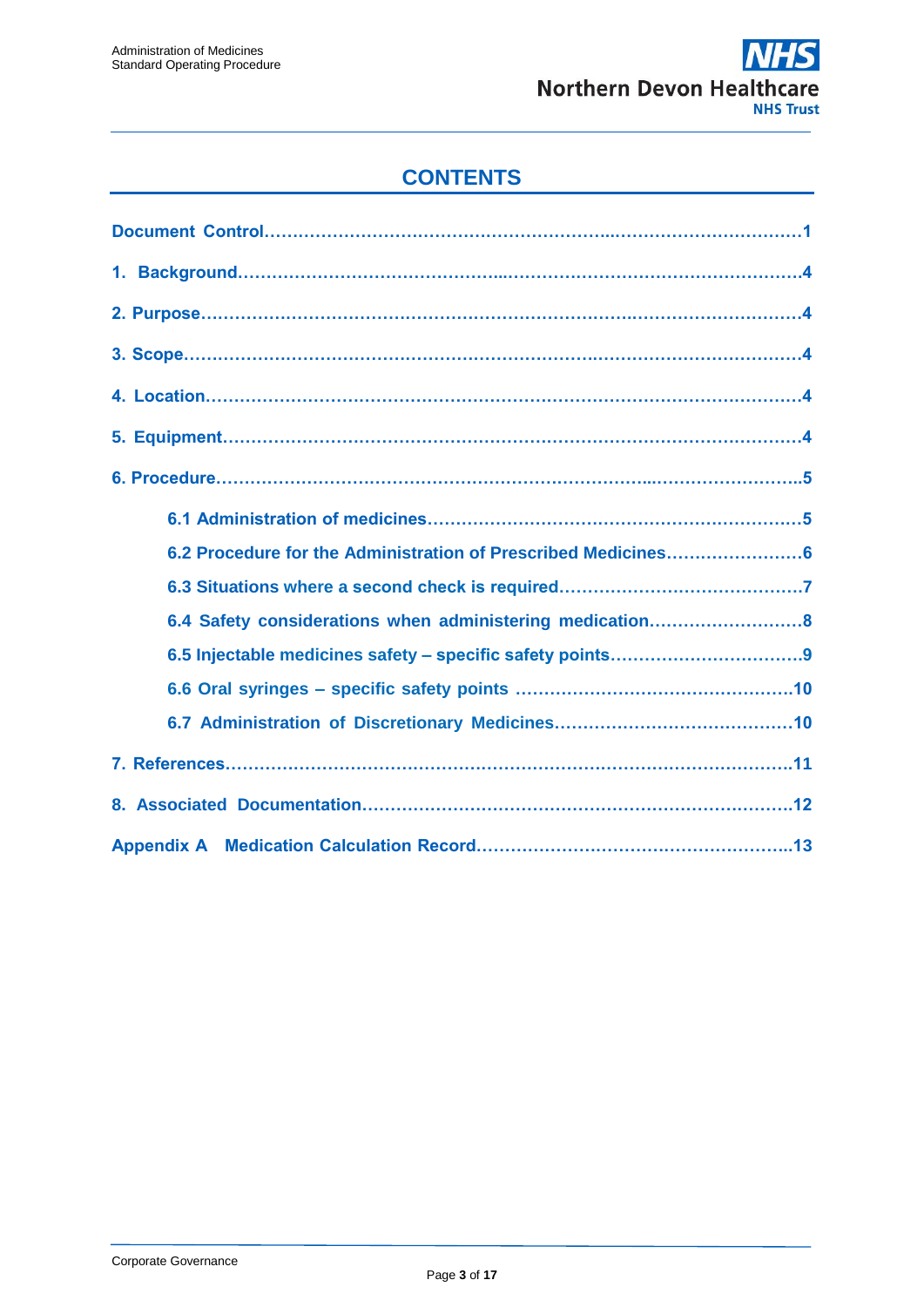## **1. Background**

- **1.1.** It is the responsibility of staff to administer medicines in accordance with statutory and local rules and guidance issued by their professional body. Primary legislation concerning the administration of medicines is contained in the Medicines Act 1968 and the Misuse of Drugs Act 1971.
- **1.2.** When administering medicines, Trust staff must also adhere to Codes of Practice and Standards set out by their professional bodies.
- **1.3.** Registered staff undertaking administration of medication must have the required knowledge of the therapeutic uses of the medicine to be administered, its normal dosage, side effects, precautions and contraindications.

### **2. Purpose**

- **2.1.** The Standard Operating Procedure (SOP) has been written to:
	- Inform healthcare professionals employed by Northern Devon Healthcare NHS Trust about safe and appropriate procedures for administration of medicines to patients.

## **3. Scope**

- **3.1.** This Standard Operating Procedure (SOP) relates to the following staff groups
	- Registered practitioners
	- Year three student nurses and student midwives, according to current competencies
	- Trainee nursing associates in final six months of training, according to current competencies

## **4. Location**

- **4.1.** This Standard Operating Procedure can be implemented in all clinical areas where trained and competent staff are available to undertake this role.
- **4.2.** Staff undertaking this procedure must be able to demonstrate continued competence as per the Trust ['Assessment and Maintenance of Clinical and Medical Device](https://ndht.ndevon.swest.nhs.uk/assessment-and-maintenance-of-clinical-competence-in-nurses-midwives-and-support-workers-policy/)  [Competence in Nurses, Midwives, AHPs and Support Workers'](https://ndht.ndevon.swest.nhs.uk/assessment-and-maintenance-of-clinical-competence-in-nurses-midwives-and-support-workers-policy/) Policy.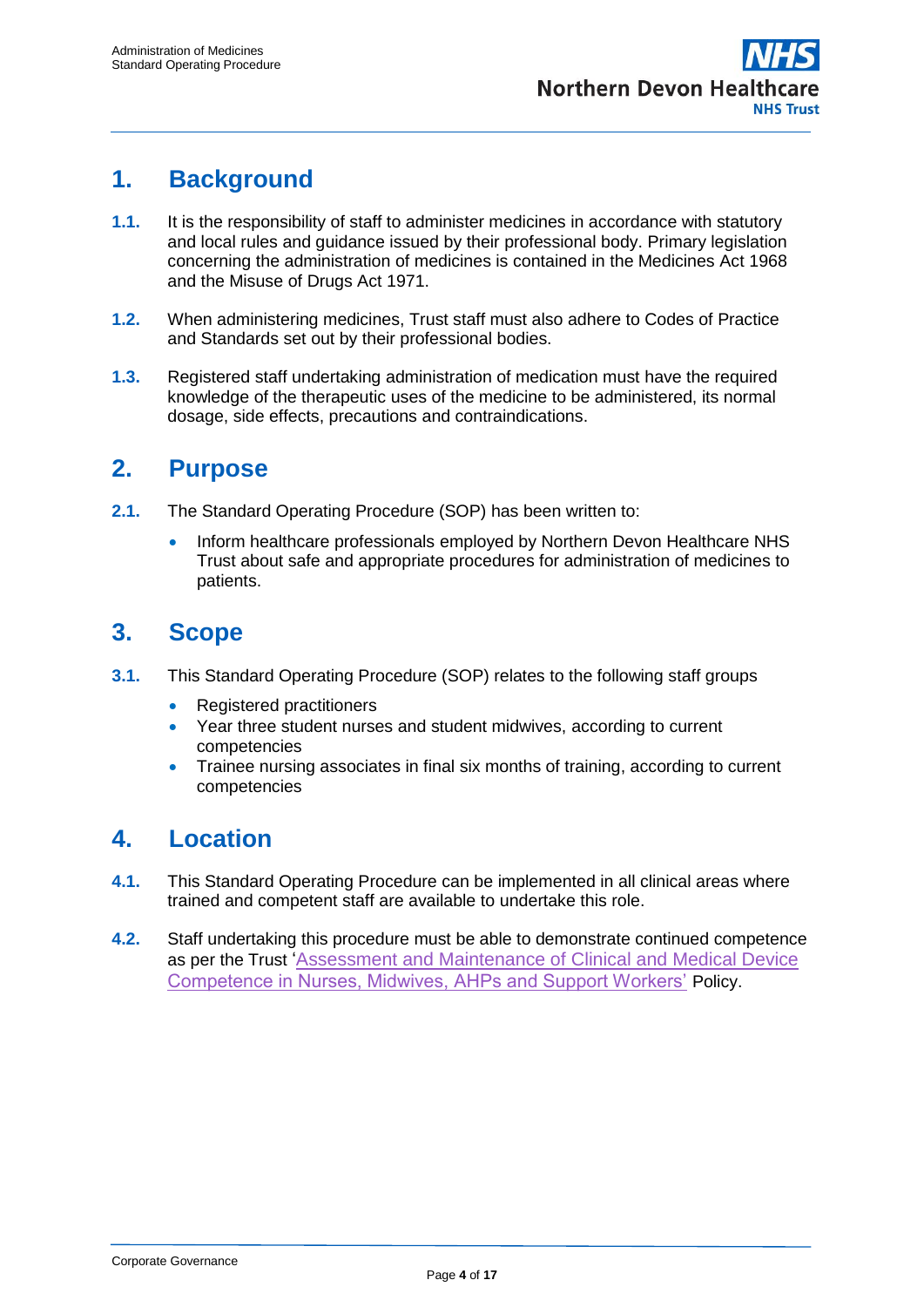## **5. Equipment**

- Equipment to support the safe administration of medicines e.g. oral syringes, insulin syringes.
- Access to one of the following:
	- **A** valid prescription with directions to administer
	- **A Prescription and Medication Administration Record (PMAR)**
	- **A Community Authority to Administer / PMAR**
	- **A GP Decision to Administer, DTA (GP generated Direction to Administer** from GP clinical system) – see Appendix 1
	- **Trust Patient Group Direction and associated Trust Clinical Protocol**

*NB: Other authorities to administer medicines are included in the Trust Medicines Policy (e.g. Trust Discretionary Medicines Standard Operating Procedure, list of medicinal products for parenteral administration in an emergency).* 

- Access to medicines information resources:
	- **British National Formulary and North and East Devon Formulary on Trust** [intranet website, Bob.](file://w2k8-dfs01/PUBLIC/PHARMACY/Policies%20&%20Procedures/SOP%20-%20Medicines%20Administration/and%20East%20and%20North%20Formulary%20at%20North%20&%20East%20Devon%20Formulary%20&%20Databases:%20Intranet)
	- The Summary of Product Characteristics (SPC), via the electronic [Medicines Compendium website](http://www.medicines.org.uk/emc/)
	- **The Injectable Medicines Guide website 'Medusa' accessible via link on** Bob / Trust website [Injectable Medicines Page](https://ndht.ndevon.swest.nhs.uk/pharmacy-2/injectable-medicines-2/)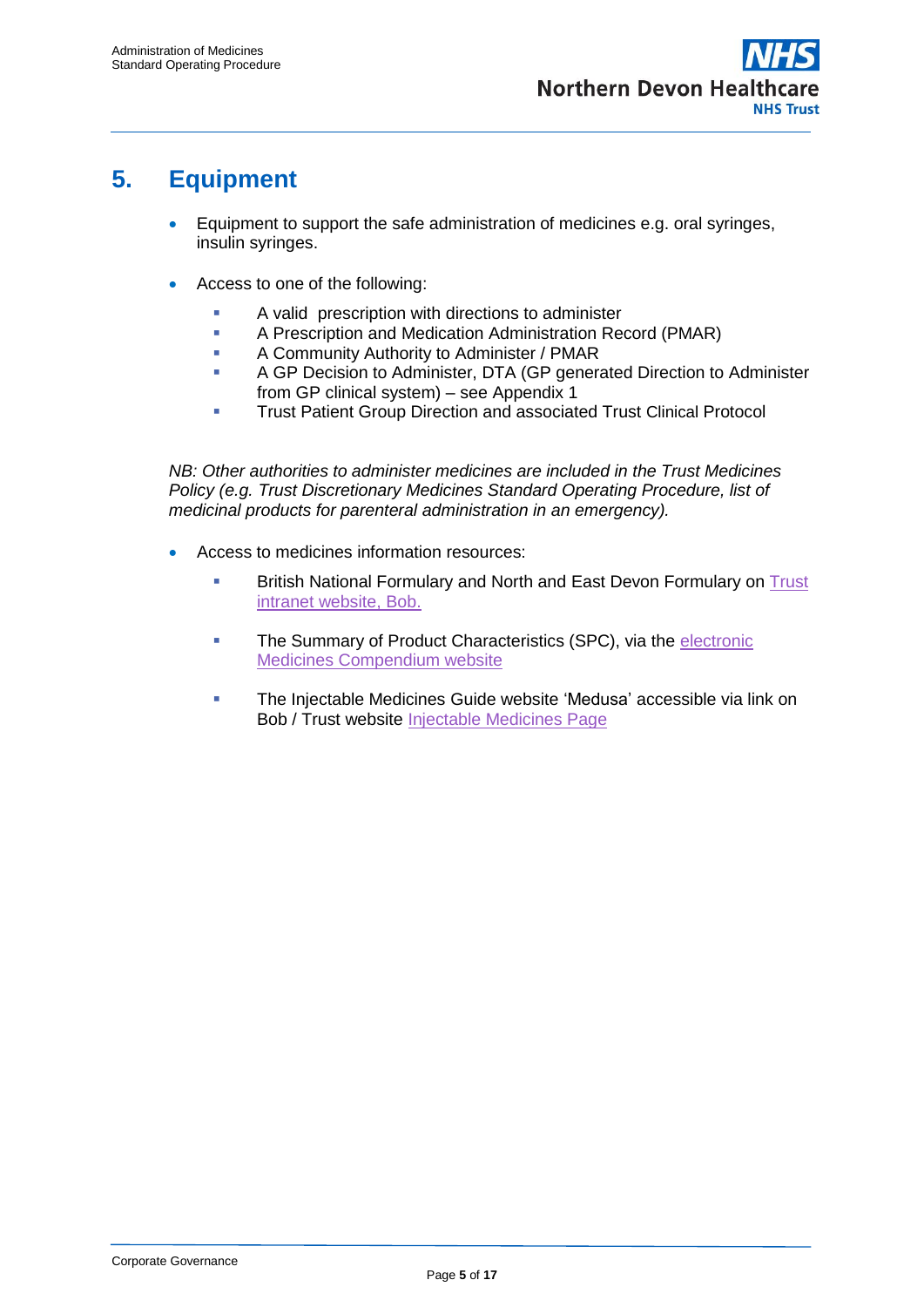

### **6. Procedure**

#### **6.1. Administration of Medicines – all settings**

All medicines must be administered in accordance with Northern Devon Healthcare NHS Trust Medicines Policy.

The [Trust Self-Administration of Medication Standard Operating Procedure](http://ndht.ndevon.swest.nhs.uk/self-administration-of-medication-standard-operating-procedure/) permits patients to self-administer their own medication or for parents/carers to administer medication on behalf of patients where appropriate.

If not self-administered, medicines must either be administered by competent registered practitioners or by trained and competent Skilled Not Registered staff, following the [Trust Medicines Policy for Skilled Not Registered Staff](https://www.northdevonhealth.nhs.uk/wp-content/uploads/2019/10/Medicines-Policy-for-Skilled-Not-Registered-Staff-FINAL-v3.pdf)

Skilled Not Registered staff may only administer medicines as a delegated task from a registered practitioner, for a specific medicine or medicines, following the relevant associated Standard Operating Procedure/s for the service they work in, for the medicine/s specified.

The task of administering medicine/s via a Patient Group Direction may not be delegated.

All details of drug administration must be recorded by the practitioner responsible for administering the medication in accordance with the Medicines Policy.

Practitioners administering medicines must be competent in the treatment of anaphylactic shock and ensure adrenaline (epinephrine) 1:1000 is available to be administered for the emergency treatment of an anaphylactic reaction. The administration of adrenaline 1:1000 IM is included in the Medicines Act Exemption List for administration in life threatening conditions.

If the person administering a medicine has concerns about the clarity of the prescription or the suitability of the treatment they must contact the prescriber before administering the medicine.

Extended practice procedures may only be undertaken by appropriately trained and competent practitioners, following extended practice Policies and Procedures (e.g. Systemic Anti-Cancer Theapy, SACT).

#### **6.2. Administration of medicines in the community**

Medicines may be administered to patients in the community setting, by Trust registered practitioners, in accordance with one of the following:

- A valid Community Authority to Administer / Prescription and Medication Administration Record (PMAR)
- A GP Decision to Administer, DTA (GP generated Direction to Administer from GP clinical system) – see Appendix 1
- A Trust Patient Group Direction and associated Trust Clinical Protocol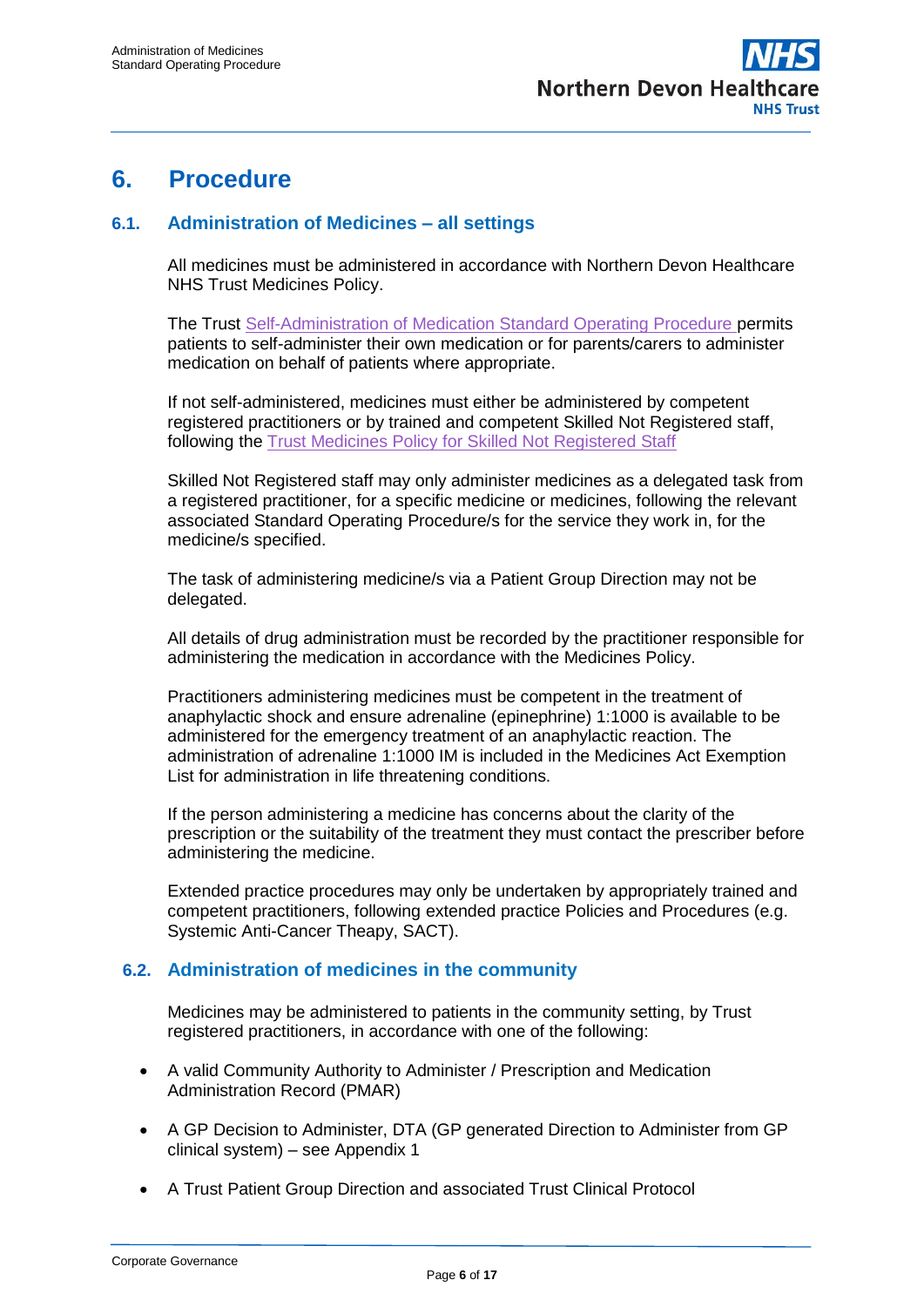Other authority to administer medicines, as per the Trust Medicines Policy *(e.g. Trust Discretionary Medicines Standard Operating Procedure, list of medicinal products for parenteral administration in an emergency)*

Skilled Not Registered Trust staff working in the community setting must follow the [Trust Medicines Policy for Skilled Not Registered Staff](https://www.northdevonhealth.nhs.uk/wp-content/uploads/2019/10/Medicines-Policy-for-Skilled-Not-Registered-Staff-FINAL-v3.pdf) and [Administration of](https://www.northdevonhealth.nhs.uk/wp-content/uploads/2019/10/ADMINI1.pdf)  [Medications by Skilled Non-Registered Staff in the Community Standard Operating](https://www.northdevonhealth.nhs.uk/wp-content/uploads/2019/10/ADMINI1.pdf)  **Procedure**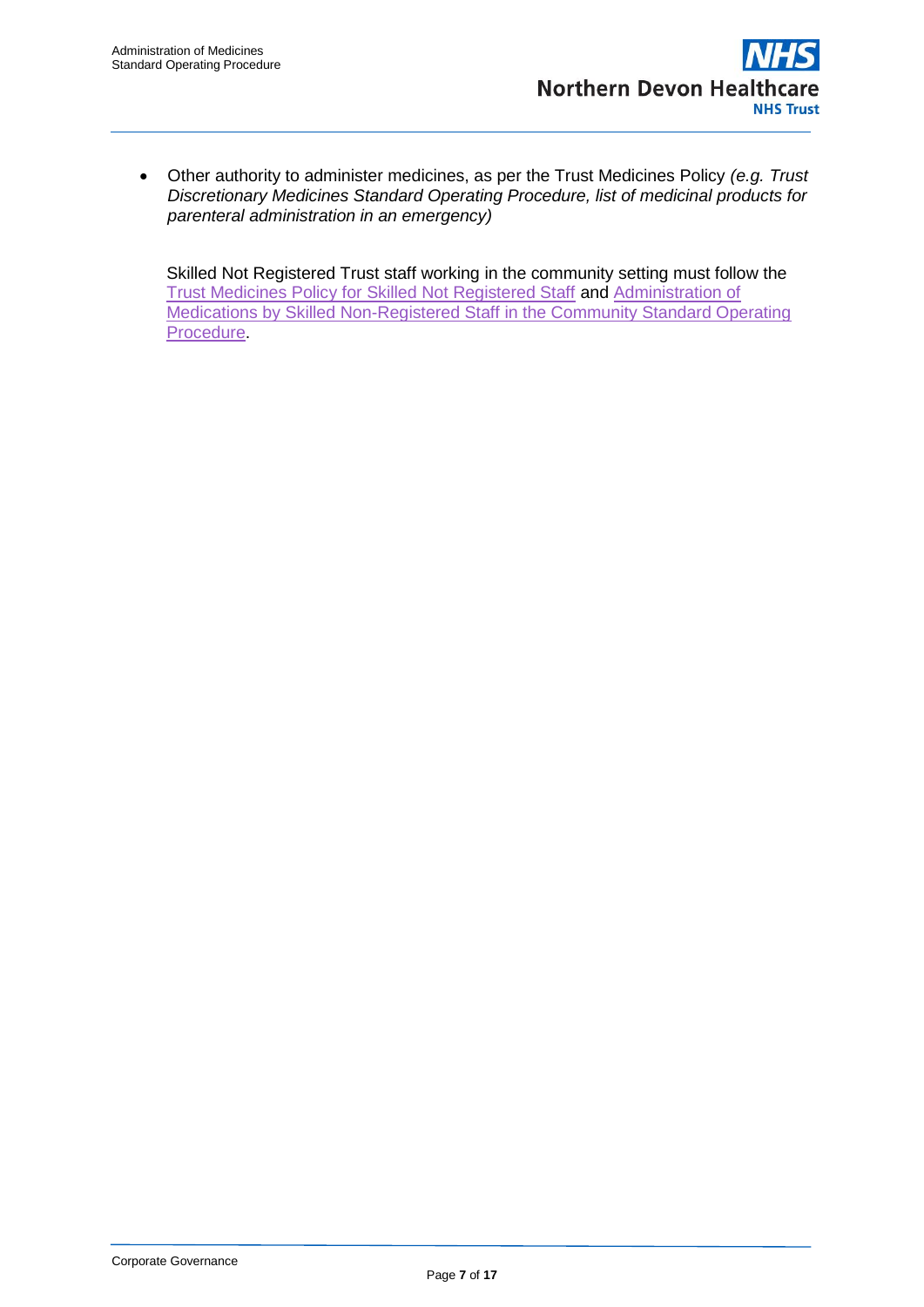

#### **6.3. Procedure for the Administration of Prescribed Medicines**

Read the prescription carefully.

For any Controlled Drug (CD) refer to and follow the [Trust Controlled Drugs Policy](http://ndht.ndevon.swest.nhs.uk/controlled-drugs-policy/)  [and Standard Operating Procedure](http://ndht.ndevon.swest.nhs.uk/controlled-drugs-policy/).

Check that the prescription is clearly written and unambiguous.

Know the therapeutic uses of the medicines to be administered, its normal dosage, side effects, precautions and contra-indications.

Information on medicines and their administration may be found in the manufacturers information leaflet, the British National Formulary (BNF), the Summary of Product Characteristics (SPC), via the electronic Medicines Compendium online at [www.medicines.org.uk.](http://www.medicines.org.uk/)

Consider the dosage, weight where appropriate, method of administration, route and timing of the administration in the context of the condition of the patient and preexisting therapies.

Where a medicine has been prescribed as 'IV/Oral', the registered practitioner administering the medication must ensure that the prescribed dose is equivalent for both IV and oral routes (i.e. doses do not require adjustment according to the route of administration); the Prescription and Medication Administration Record must be annotated with the route of administration for each dose.

If the medicine is administered is an anti-coagulant check appropriate monitoring has been done in accordance with the Trust Anticoagulant Policies, Procedures and Guidelines (Trust Oral Anticoagulation Policy, Management of Patients Taking Oral Anticoagulants in Community Hospitals SOP, Perioperative Anticoagulant Guideline) and BNF recommendations.

If the medicine is to be administered via the injectable route, refer to the Trust Injectable Medicines Policy, associated SOPs and flowchart.

If the medicine administration time differs from the prescribed time, ensure that administration is still appropriate.

Ascertain from the administration record that the prescribed dose is appropriate and has not already been administered. Document the actual time of medication administration.

Select the medicine required and check the container label with the prescription.

Medication must not be prepared prior to the administration episode. It is unacceptable to prepare substances for injection in advance of their immediate use or to administer medication drawn into a syringe or container by another practitioner when not in their presence.

Be certain of the identity of the patient to whom the medicine is to be administered. For inpatients, check the patient name, date of birth, NHS number or unique identification on the patient's wrist band against the details on the Prescription and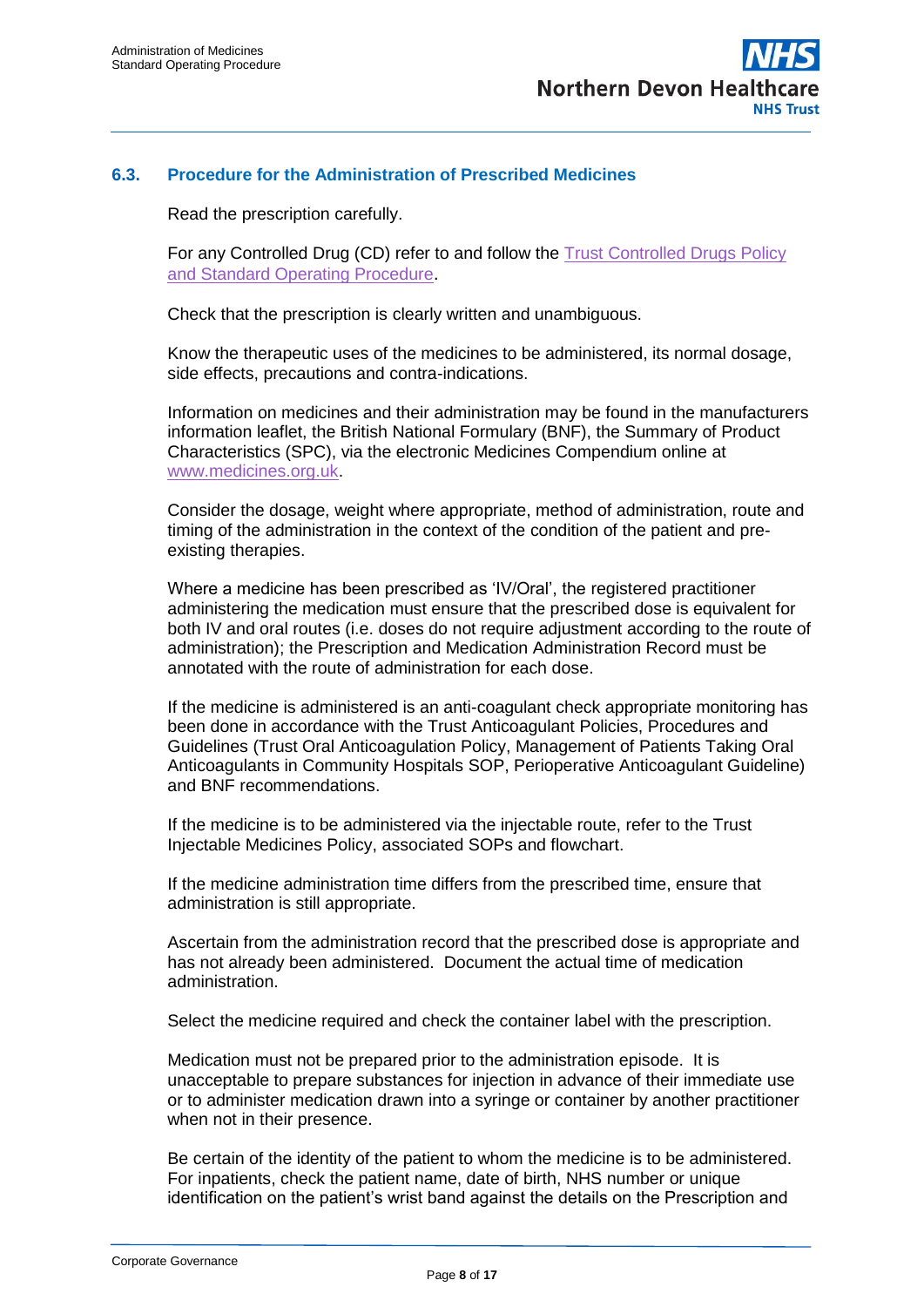Medication Administration Record. In addition, confirm patient identity with the patient and/or a patient photo where possible.

For outpatients and clinics, check the patient's full name and date of birth.

Obtain verbal patient consent for administration.

Check that the patient is not allergic to the medicine, following the [Trust Recording](https://ndht.ndevon.swest.nhs.uk/recording-checking-patient-allergy-to-medication-status-sop/)  [and Checking Patient Allergy to Medication Status Standard Operating Procedure.](https://ndht.ndevon.swest.nhs.uk/recording-checking-patient-allergy-to-medication-status-sop/)

Check the selected medicine with the prescription as follows:

- Name, form and strength;
- The expiry date of the medicine;
- Quantity to be administered;
- If the medicine has been removed from a multi-dose container, check that it confirms in appearance with those units left in the original pack;
- The administration is in accordance with any dose instructions that may be on the container label or enclosed information leaflet.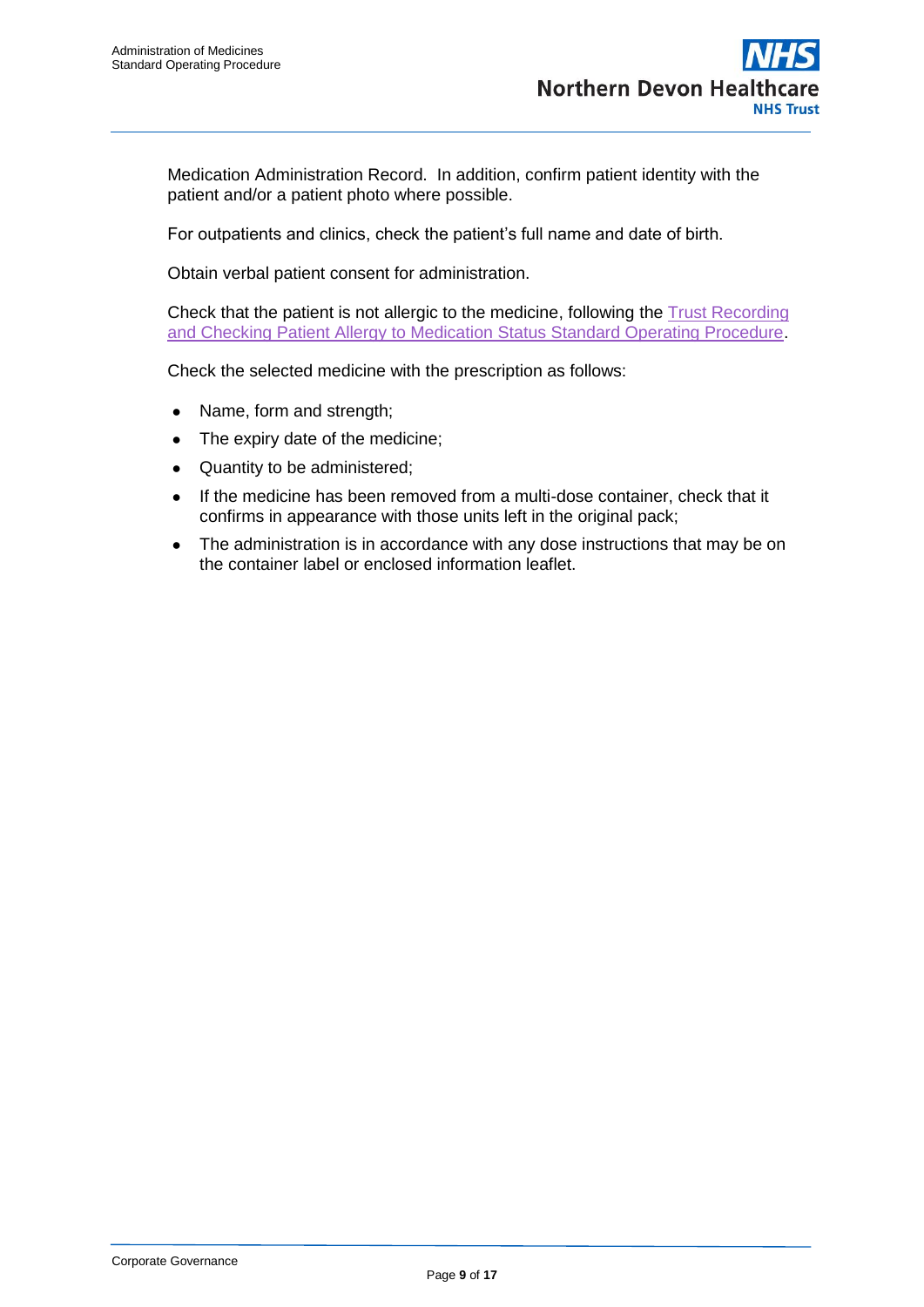

#### **6.4. Situations where a second check is required**

The Trust requirements for a second check by another registered healthcare professional, student nurses, midwives, operation department practitioners or trainee /nursing associates (excluding IV medication administration for trainee / nursing associates) according to current competencies are outlined below:

#### **Trust requirements for a second check are as follows:**

- Systemic Anti-Cancer Therapy (SACT)
- Epidurals
- Controlled Drugs, according to and following the Trust Controlled Drugs Policy and Standard Operating Procedure.
- Administration of medicines to in-patients who are under 18 years of age**\***.

**\*** Administration of medicines to children who are under 18 years of age in noninpatient settings may be carried out without the requirement for a second check, providing that the practitioner is trained and competent to carry out the administration of the required medication. In such circumstances, there must be clear justification by the service lead why a second check is not possible or required. NB: Second checks are still required for controlled drugs and injectable medicines according to the relevant Trust Policy and associated Standard Operating Procedure/s.

When performing the second check, it is essential that the second checker understands their role and has the necessary experience and competence to detect any problem, challenge and intervene as necessary. If this is not the case, the second checker may decline to carry out the task of second checking, stating their reasons.

When completing the second check, it is best practice for the second checker to begin the process by assuming that an error has been made and then carry out sufficient checks to ensure that no error exists.

#### **Administer the medicine as prescribed or following the direction to administer.**

The administering practitioner is responsible for ensuring that the medication is actually taken by the patient. Medication should not be left so that it is accessible to other patients.

Once administration has been undertaken and/or observed, the administering practitioner must make a clear, accurate and immediate record of all medicines administered on the Prescription and Medication Administration Record or associated chart.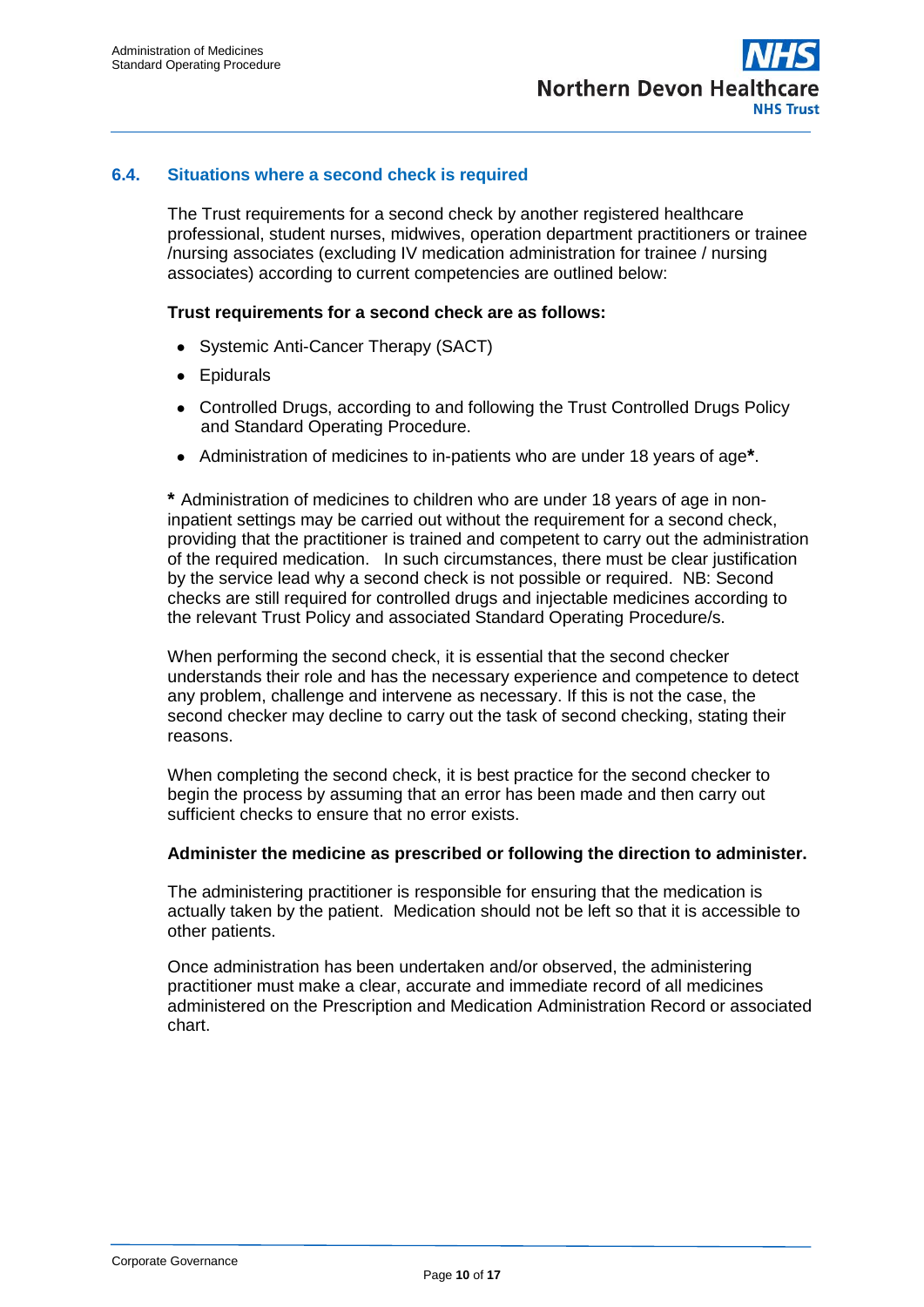Where supervising a student nurse, trainee nursing associate or student midwife in the administration of medicines, the registrant must clearly countersign the signature / initials of the student nurse, trainee nursing associate or student midwife on the Prescription and Medication Administration Record.

If the medicine administration time differs from the prescribed time clearly annotate the true time of administration next to the signature for administration. Document the reason for any discrepancy on the patient's Prescription and Medication Administration Record or patient notes.

Administration of medication via Patient Group Direction (PGD) must be undertaken in accordance with and following the relevant Trust PGD.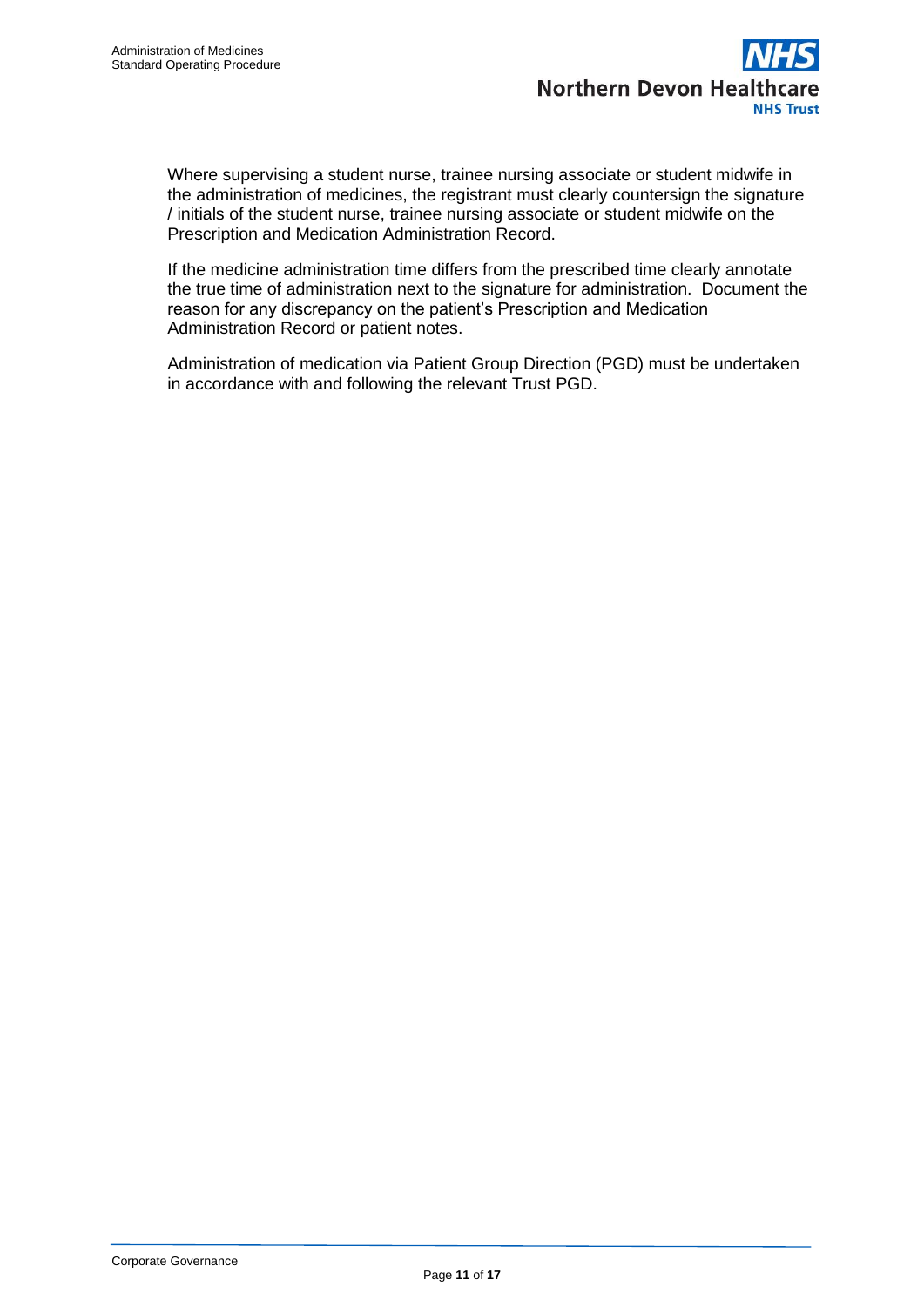

#### **6.5. Safety considerations when administering medication**

Oral liquid medication may be administered using a 5ml medicines spoon or graduated medicines measure, providing that the medicine can be accurately measured; an appropriate oral / enteral syringe should be used to measure oral liquid medicine if a medicine spoon or graduated measure cannot be used.

When administering medicines to babies, an oral syringe is preferable, however, occasionally it may be necessary to administer medication via a teat / bottle, providing that dilution / compatibilities have been checked and documented.

When administering medication via an enteral tube, the [Trust Standard Operating](http://ndht.ndevon.swest.nhs.uk/wp-content/uploads/2014/10/Enteral-Route-Medication-Administration-SOP-V1.0-28Oct14.pdf)  [Procedure for Enteral Route Medication Administration](http://ndht.ndevon.swest.nhs.uk/wp-content/uploads/2014/10/Enteral-Route-Medication-Administration-SOP-V1.0-28Oct14.pdf) must be followed.

Covert administration of medicines must only be carried out following the [Trust](http://ndht.ndevon.swest.nhs.uk/covert-administration-of-medicines-standard-operating-procedure/)  [Covert Administration of Medicines Standard Operating Procedure.](http://ndht.ndevon.swest.nhs.uk/covert-administration-of-medicines-standard-operating-procedure/)

The opening of capsules and crushing of tablets will often constitute unlicensed use and should only be carried out where there is no suitable alternative, if the individual prescriber authorises in writing and there are no concerns regarding safety of patient or the Registrant administering medication.

Medication administered for the purpose of rapid tranquilisation must be done following the [Trust Rapid Tranquilisation Policy.](https://www.northdevonhealth.nhs.uk/wp-content/uploads/2019/08/Rapid-Tranquilisation-Policy-2-0-May-2019.pdf)

To minimise the risk of administration by the wrong route, medicines for administration by different routes should not be prepared at the same time.

NB: Intravenous syringes must NEVER be used to measure and administer oral liquid medicines, as this could result in oral liquid medication being inadvertently administered by the intravenous route, resulting in a 'Never Event'.

Medicines prepared but subsequently not administered to a patient must be disposed of correctly. Medicines must not be returned to the container from which they were removed.

Items that have a specific, limited shelf life after opening from example, liquids, lotions, irrigations, ophthalmic preparations, must be marked with the date and time of opening, to ensure timely disposal.

When a prescribed medicine is not administered to a patient for any reason, this omission along with the reason for omission should be recorded on the Prescription and Medication Administration Record and in the patient's notes. Refer to the Trust [SOP for Omitted and Delayed Medicines.](http://ndht.ndevon.swest.nhs.uk/wp-content/uploads/2013/07/Omitted-Delayed-Medicines-SOP-v3-0-Jan-16.pdf)

When a medicine is not available, it should be ordered and the prescriber informed when it will becomes available to assess the clinical implications of nonadministration and inform any remedial action that may be required. Refer to the Trust [SOP for Omitted and Delayed Medicines.](http://ndht.ndevon.swest.nhs.uk/wp-content/uploads/2013/07/Omitted-Delayed-Medicines-SOP-v3-0-Jan-16.pdf)

Any adverse drug reaction/s must be reported to the prescriber, recorded in the notes and a [yellow card completed online.](https://yellowcard.mhra.gov.uk/)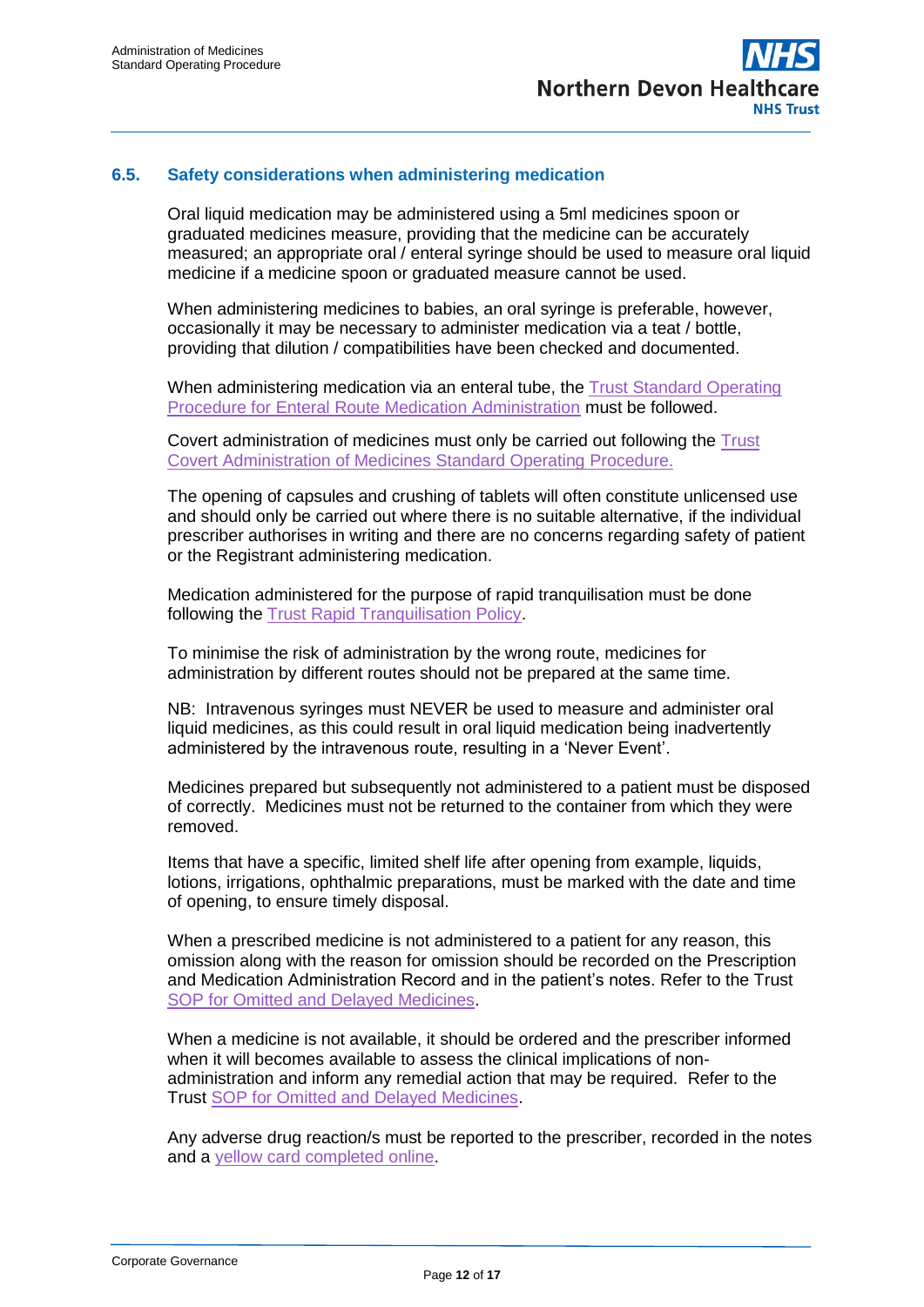Any incident occurring during administration must be reported according to Northern Devon Healthcare Trust incident reporting procedure and the [Trust Standard](http://www.northdevonhealth.nhs.uk/2016/07/medication-incidents-standard-operating-procedure-managing-and-supporting-staff-following-a-medication-incident/)  [Operating Procedure for Medication Incidents \(Managing and supporting staff](http://www.northdevonhealth.nhs.uk/2016/07/medication-incidents-standard-operating-procedure-managing-and-supporting-staff-following-a-medication-incident/)  [following a medication incident\)](http://www.northdevonhealth.nhs.uk/2016/07/medication-incidents-standard-operating-procedure-managing-and-supporting-staff-following-a-medication-incident/) followed.

#### **6.6. Injectable medicines safety – specific safety points**

Also see "Situations when a second check is required" section, above.

All medicines to be administered via the injectable route must be drawn directly from their original ampoule or container into syringes, and then either administered immediately or, if they are not for immediate use, the syringe is labelled by the person who prepared them and checked before later use. Only one unlabelled medicine must be handled at one time to avoid the potential for confusion / medication error.

Other than in embolization procedures, where embolic agents need to be mixed and prepared openly during a procedure, the use of 'open systems' (decanting of injectable medication into gallipots or other types of open container such as moulded plastic procedure trays), cannot be justified, due to the risk posed by unidentifiable solutions in the 'open system'. Patient safety alert NHS/PSA/D/2016/008 clearly states that "the use of 'open systems' in any situation, other than that described above, is an indefensible practice", so must not be used.

Where the use of an infusion device is indicated ensure that an appropriate device is used; where any infusion device is involved, check that it is correctly set.

#### **6.7. Oral syringes – specific safety points**

There is a risk of dosing error if different sized oral syringes are supplied with different concentrations of medication, leading to the risk of medication error.

When using an oral syringe for oral liquid medicine measurement and administration, never assume that the medication strength or size of syringe is always the same.

To minimise the risk of measurement error, always check the strength / concentration of the oral liquid and calculate the volume required to administer the prescribed dose. Ensure that the size / calibration of the oral syringe supplied (1ml, 2ml 5ml etc) is suitable to accurately measure the required volume of oral liquid.

Be aware that patients, carers or parents may have been be supplied with different concentrations of medicine and / or different sizes of oral syringes on separate occasions, increasing the risk of dosing error.

When supplying liquid medication for self-administration, ongoing care or at discharge, ensure that the patient, carer or parent understands the prescribed dose, the concentration of the oral liquid supplied and how to accurately measure the dose using the oral syringe supplied with the medication, in order to minimise the risk of measurement error. Supply the smallest size oral syringe required to give the dose volume, in order to measure the dose accurately, and ensure that the patient / carer understands how to measure the dose prescribed with the oral syringe supplied.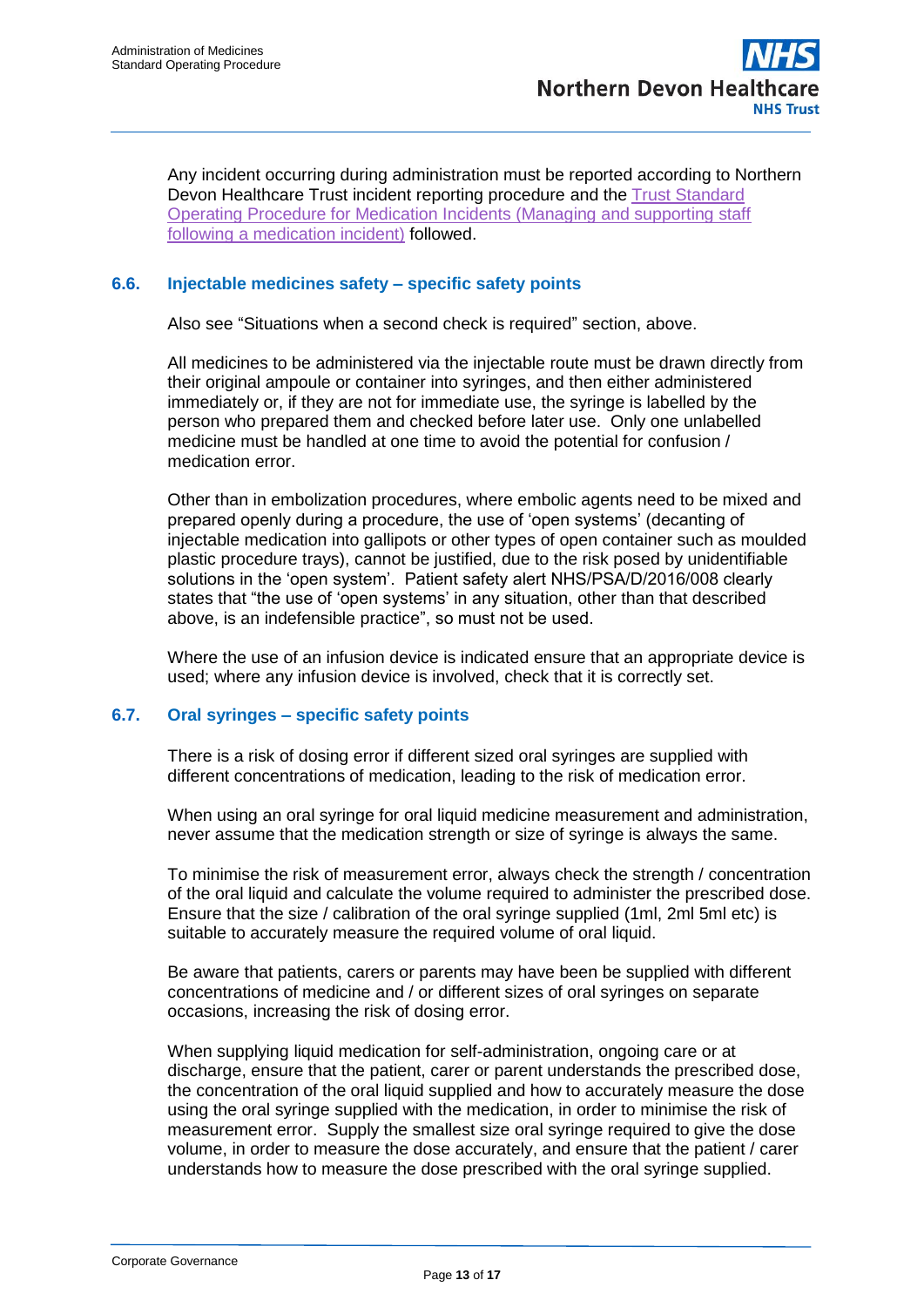

#### **6.8. Administration of Discretionary Medicines**

The Northern Devon Healthcare NHS [Trust Discretionary Medicines SOP](http://ndht.ndevon.swest.nhs.uk/discretionary-medicines-standard-operating-procedure/) includes a list of discretionary medicines that may be administered in the absence of a prescription to adult patients, under the care of the Trust, by a registered practitioner competent to administer that medicine.

The [Trust Discretionary Medicines SOP](http://ndht.ndevon.swest.nhs.uk/discretionary-medicines-standard-operating-procedure/) has been written to enable Northern Devon Healthcare Trust employed registered professionals to administer medication from a limited list, without the need for prescribing by a medical or non-medical prescriber for a period of 48hours, or up to 96 hours (including Bank Holidays) in situations where a delay in administration would be detrimental to the patient.

Discretionary medicines may not be administered to patients under 16 years of age and pregnant or breast feeding patients.

The registered practitioner administering the discretionary medicine takes responsibility for that administration and ensuring that there is not interaction or duplication with the patients prescribed medication.

Any discretionary medicines administered must be clearly documented on the patient Prescription and Medication Administration Record and clinical record.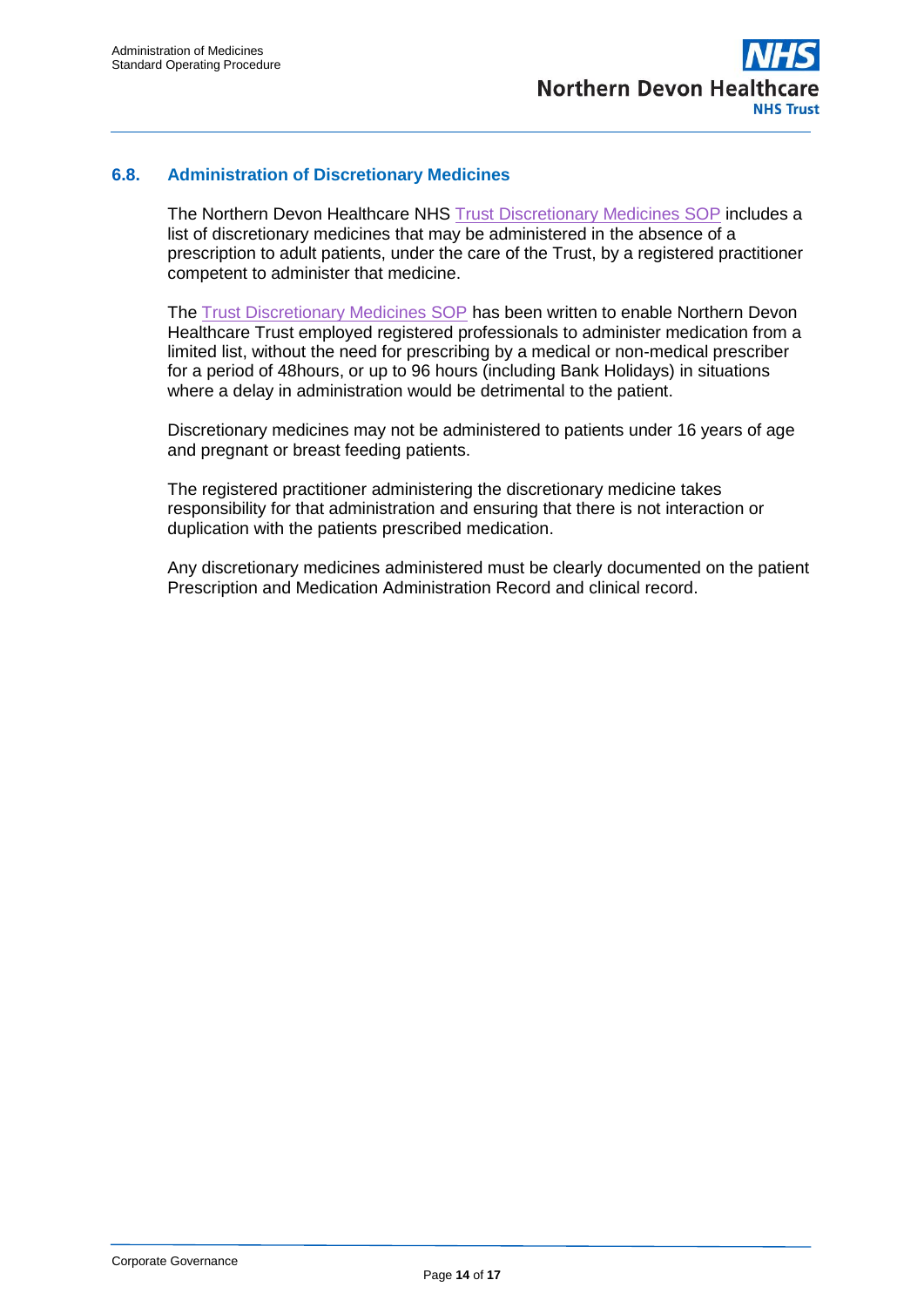## **7. References**

- Injectable Medicines Guide [\(Medusa\)](http://www.injguide.nhs.uk/) online; accessible via link on Bob / Trust website [Injectable Medicines Page](https://ndht.ndevon.swest.nhs.uk/pharmacy-2/injectable-medicines-2/)
- British National Formula (BNF) online or via BNF 'App' / latest edition
- National Patient Safety Agency Alert 2007: Promoting safer measurement and [administration of liquid medicines via oral and other enteral routes NPSA/2007/19](http://www.nrls.npsa.nhs.uk/resources/?entryid45=59808)
- National Patient Safety Agency Alert 2007: Promoting safer use of Injectable Medicines [NPSA/2007/20](http://www.nrls.npsa.nhs.uk/resources/?entryid45=59812)
- NHS Improvement 2016: Restricted use of open systems for injectable medication [NHS/PSA/D/2016/008](https://improvement.nhs.uk/uploads/documents/NHSI_Patient_Safety_Alert_-_Restricted_use_of_open_systems.pdf)
- NHS Improvement [Never Events List 2018](https://www.england.nhs.uk/wp-content/uploads/2020/11/Never-Events-list-2018-FINAL-v7.pdf) January 2018
- Resuscitation Council (UK) Emergency Treatment of Anaphylactic Reactions: [Guidelines for Healthcare Providers. 2008](https://www.resus.org.uk/anaphylaxis/emergency-treatment-of-anaphylactic-reactions/) (Annotated with links to NICE guidance July 2012)
- Advisory Guidance [Administration of Medicines by Nursing Associates](https://www.hee.nhs.uk/sites/default/files/documents/Advisory%20guidance%20-%20administration%20of%20medicines%20by%20nursing%20associates.pdf) Health Education England
- **Trust 'Assessment and Maintenance of Clinical and Medical Device Competence** [in Nurses, Midwives, AHPs and Support Workers'](https://ndht.ndevon.swest.nhs.uk/assessment-and-maintenance-of-clinical-competence-in-nurses-midwives-and-support-workers-policy/) Policy 2020
- Ref: Devon LMC Monthly Newsletter September 2019 issue 211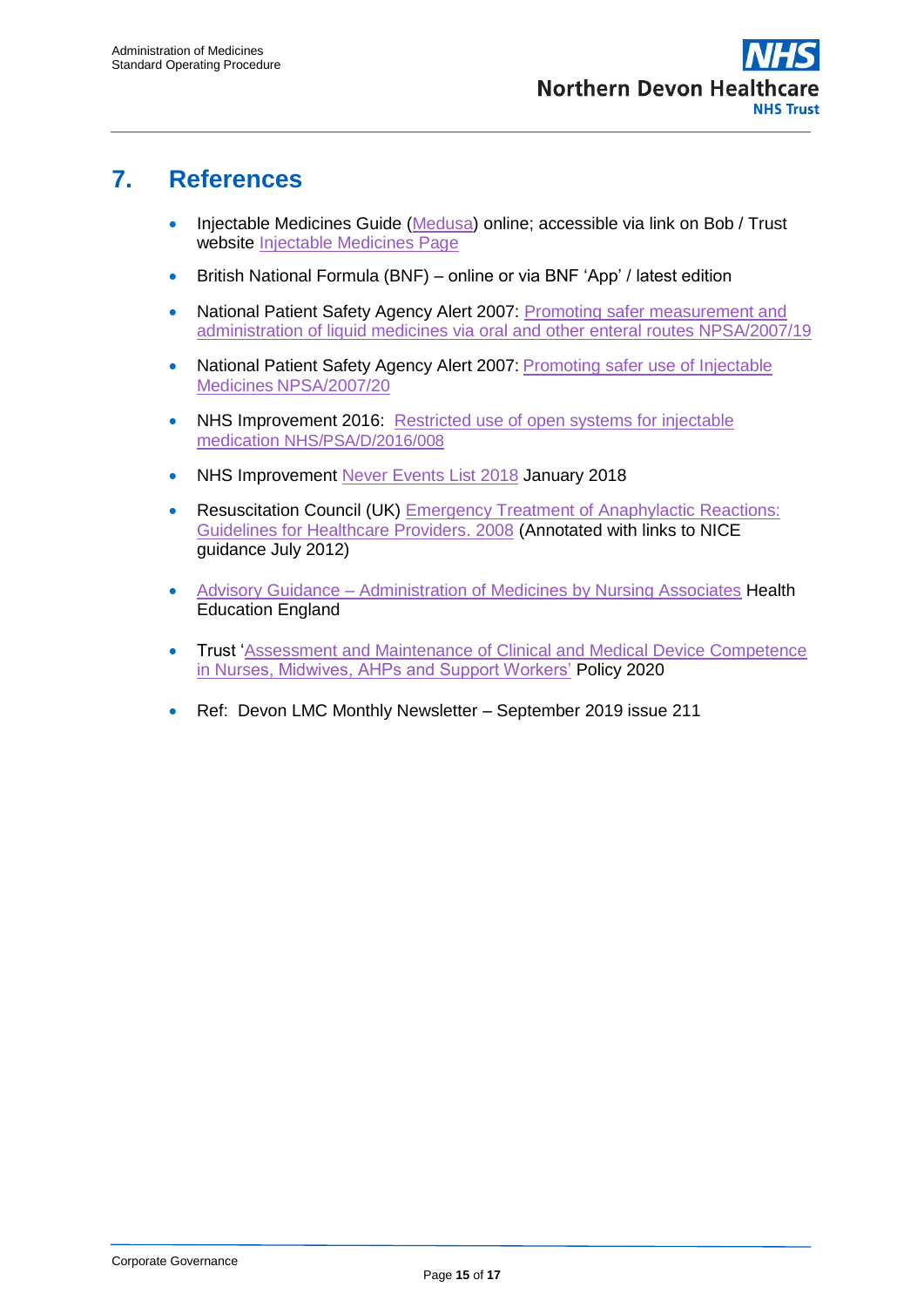

## **8. Associated Documentation**

Northern Devon Healthcare NHS Trust Policies for:

- [Medicines Policy](http://www.northdevonhealth.nhs.uk/2012/04/medicines-policy/) and associated Standard Operating Procedures
- [Injectable Medicines Policy,](http://ndht.ndevon.swest.nhs.uk/injectable-medicines-policy-prescribing-preparing-and-administering-injectable-medicines-policy/) and associated Standard Operating Procedures
- [Self-Administration of Medication SOP](http://ndht.ndevon.swest.nhs.uk/self-administration-of-medication-standard-operating-procedure/)
- [Omitted and Delayed Medicines SOP](http://ndht.ndevon.swest.nhs.uk/omitted-and-delayed-medicines-standard-operating-procedure/)
- [Discretionary Medicines SOP](http://ndht.ndevon.swest.nhs.uk/discretionary-medicines-standard-operating-procedure/)
- Trust Policy for the Safe Prescribing, Handling and Administration of Systemic Anti-Cancer Treatment and associated Standard Operating Procedures (SACT Policy agreed but not published – March 2021)
- [Controlled Drugs Policy and SOP](http://ndht.ndevon.swest.nhs.uk/controlled-drugs-policy/)
- **[Enteral Feeding Tube Medication Administration SOP](http://ndht.ndevon.swest.nhs.uk/enteral-route-medication-administration-standard-operating-procedure/)**
- [Covert Administration of Medicines SOP](http://ndht.ndevon.swest.nhs.uk/covert-administration-of-medicines-standard-operating-procedure/)
- [Patient Group Direction Policy](http://www.northdevonhealth.nhs.uk/2013/11/patient-group-direction-policy/)
- [Assessment and Maintenance of Clinical and Medical Device Competence in](https://ndht.ndevon.swest.nhs.uk/assessment-and-maintenance-of-clinical-competence-in-nurses-midwives-and-support-workers-policy/)  [Nurses, Midwives, AHPs](https://ndht.ndevon.swest.nhs.uk/assessment-and-maintenance-of-clinical-competence-in-nurses-midwives-and-support-workers-policy/) and Support Workers
- Trust Incident Reporting, Analysing, Investigating and Learning Policy and **[Procedures](https://ndht.ndevon.swest.nhs.uk/incident-reporting-and-management-policy/)**
- [Medication Incidents SOP \(Managing and Supporting Staff Following a](https://ndht.ndevon.swest.nhs.uk/medication-errors-standard-operating-procedure-managing-and-supporting-staff-following-a-medication-error/)  **[Medication Incident\)](https://ndht.ndevon.swest.nhs.uk/medication-errors-standard-operating-procedure-managing-and-supporting-staff-following-a-medication-error/)**
- [Rapid Tranquilisation Policy](https://www.northdevonhealth.nhs.uk/wp-content/uploads/2019/08/Rapid-Tranquilisation-Policy-2-0-May-2019.pdf)
- [Recording and Checking Patient Allergy to Medication Status SOP](https://ndht.ndevon.swest.nhs.uk/recording-checking-patient-allergy-to-medication-status-sop/)
- [Medicines Policy for Skilled Not Registered Staff and associated Standard](https://www.northdevonhealth.nhs.uk/2019/10/medicines-policy-for-skilled-not-registered-staff/)  [Operating Procedures](https://www.northdevonhealth.nhs.uk/2019/10/medicines-policy-for-skilled-not-registered-staff/)
- [Non Medical Prescribing Policy](https://ndht.ndevon.swest.nhs.uk/non-medical-prescribing-policy/)